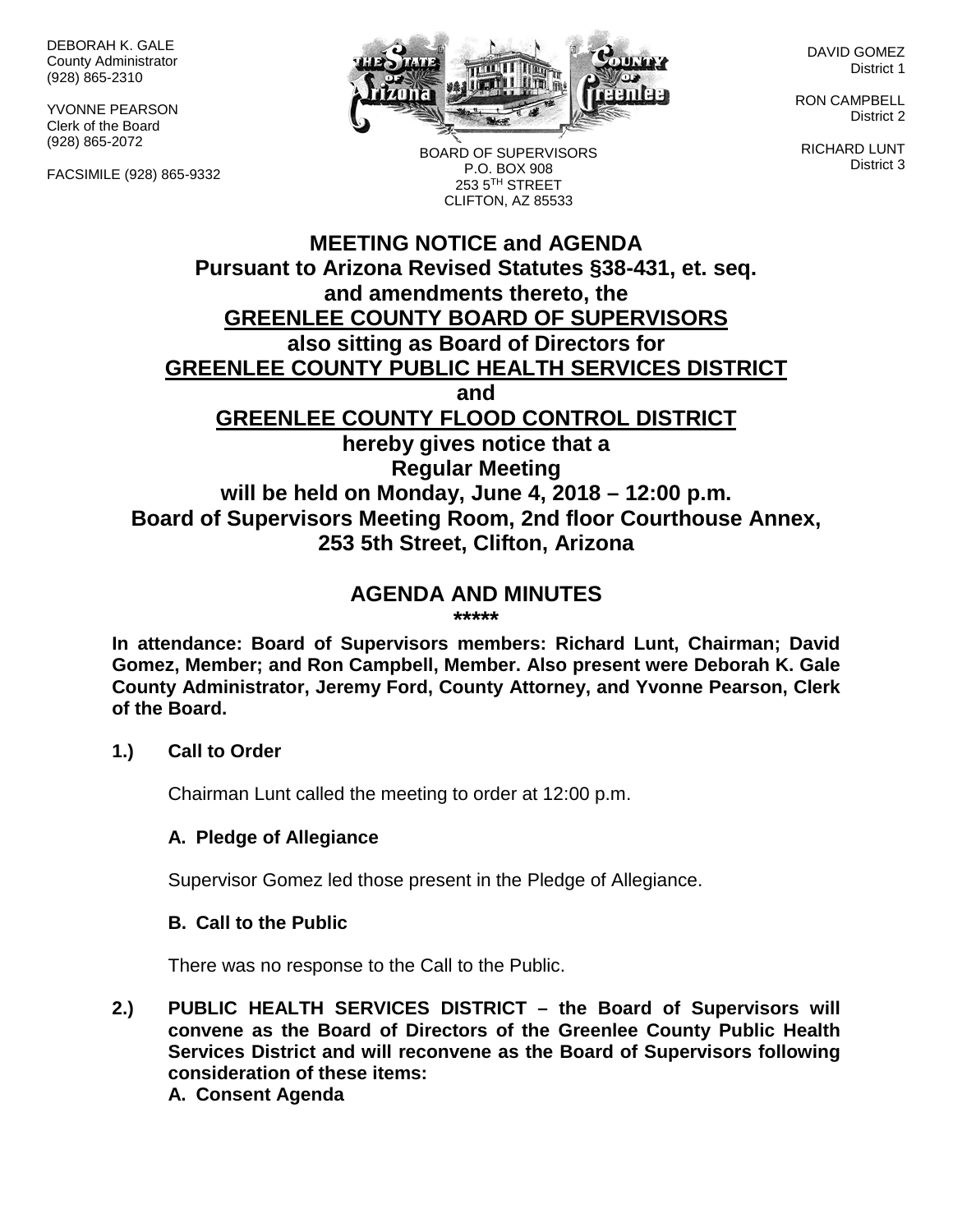- **1. Clerk of the Board: Consideration of approval of Public Health Services District expense warrants in excess of \$1,000.00**
- **2. Health & County Services Director: Consideration of approval of the subaward amendment to the SouthEastern Arizona Governments Organization (SEAGO) Area on Aging, Region VI Agreement to decrease House Keeping Services (HSK) and increase Personal Care Services (PRC) funding at the request of the provider for fiscal year 2019**

Upon motion by Supervisor Gomez, seconded by Supervisor Campbell, and carried unanimously, the Board approved the Public Health Services District Consent Agenda as presented.

## **3.) Executive Session pursuant to Arizona Revised Statute §38-431.03.A.3 to receive legal advice from the county attorney regarding the county's outside employment policy and conflict of interest rules**

Upon motion by Supervisor Gomez, seconded by Supervisor Campbell, and carried unanimously, the Board convened into Executive Session as listed.

The Board reconvened in to regular session.

## **4.) Mike Crockett, Eastern Arizona College Dean of Instruction**

## **A. Discussion/Action regarding the Fiscal Year 2019 Intergovernmental Agreement with Eastern Arizona College for providing community college courses and programs**

Mr. Crockett expressed his appreciation for the opportunity to present the contract and renewal. He explained that numbers attending the courses are down which is typical when jobs are available and also stated that there are no changes to the contract. Supervisor Gomez thanked Mr. Crockett for all that the college does in providing services in Greenlee County. Supervisor Campbell also expressed his appreciation and stated that the opportunity that students have to earn dual credit courses while in high school are invaluable. Morenci Schools had 15 students graduate from Eastern Arizona College before they graduated from high school this year. Upon motion by Supervisor Gomez, seconded by Supervisor Campbell, and carried unanimously, the Board approved the Intergovernmental Agreement as presented.

## **4.) Philip Ronnerud, County Engineer/Planning Director**

## **A. Discussion/Action regarding changing the name of Airport Road to Fourth Street in Duncan**

Mr. Ronnerud explained that this request will assist residents who live on this road to better receive packages from parcel delivery companies. The Planning and Zoning Commission send a positive recommendation to the Board regarding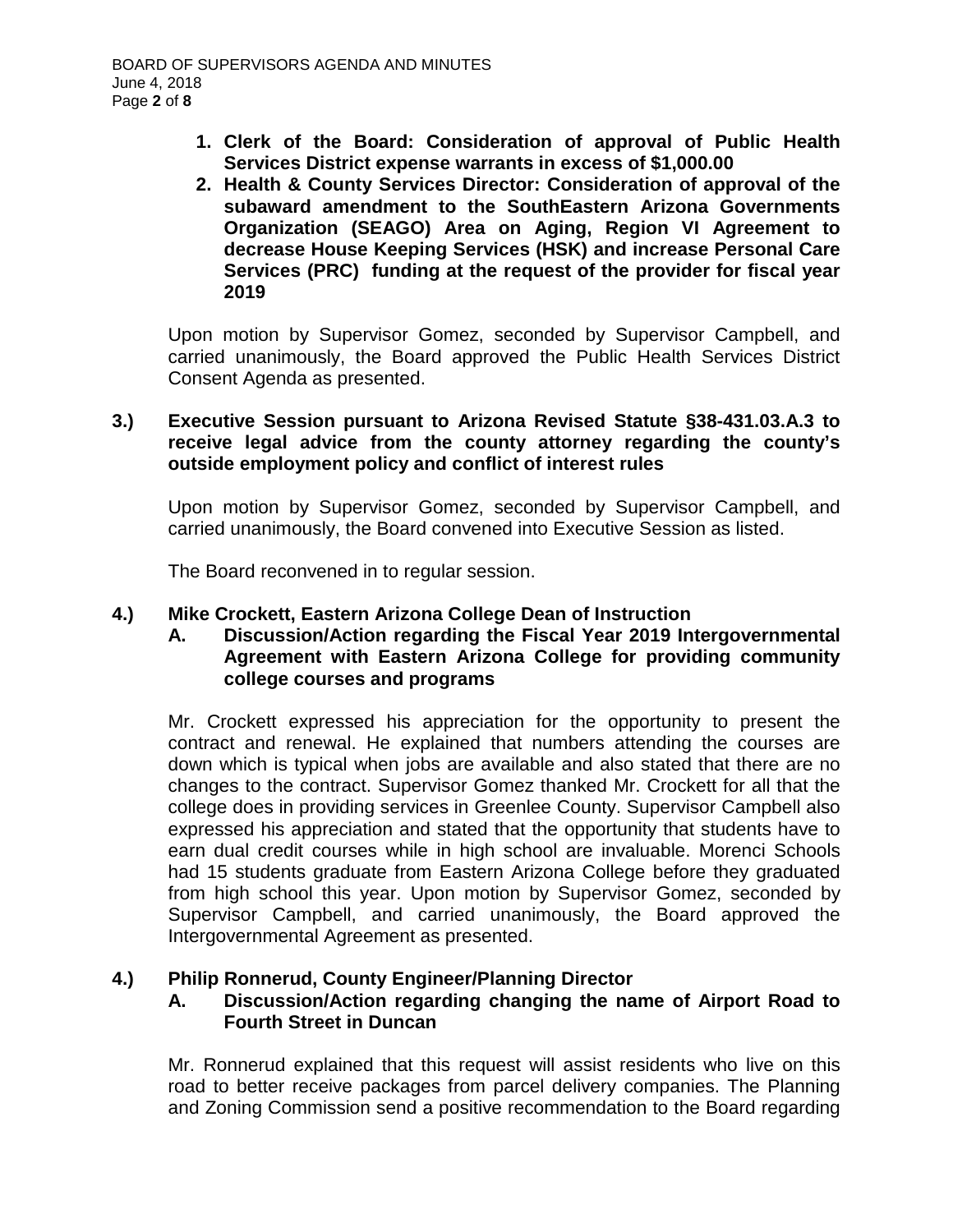the road name change. Upon motion by Supervisor Gomez, seconded by Supervisor Campbell, and carried unanimously, the Board approved the request as presented.

## **5.) Akos Kovach, Economic Development A. New Market Tax Credits/Community Development Entity**

Mr. Kovach explained that the New Market Tax Credits (NMTC) program was enacted by Congress as part of the Community Renewal Act of 2000. The program allows individual corporate tax payers to receive a credit against their federal income taxes for making qualified investments in a qualified community. All of Greenlee County qualifies for NMTC which could result in job creation particularly in low income communities. Mr. Kovach also explained Community Development Enterprises and Entities and how investments work with the NMTC program.

# **B. Zoning change to County Land in Franklin and York Valley**

Mr. Kovach stated that zoning changes have a major impact on attracting developers and investors. He recommends that the Tierra de la Futura (Franklin) property be rezoned from agriculture to heavy industrial. He also stated that developers want a quick turnaround and don't have time (time is money) to wait until zoning changes take effect. He recommended that zoning in York be changed from RU 36 to SR12 to attract more housing investment interest.

# **C. Aircraft fuel for Greenlee County Airport, need more aircraft shelter at airport**

Mr. Kovach stated that the availability of aircraft fuel at the airport is a major economic driver as is the availability of hangars. Philip Ronnerud, Planning Director, stated that there is a need for fuel, hangars and a fixed base operator at the airport. This is an item to go before the Planning & Zoning Commission at their next meeting. Supervisor Campbell expressed the need to work toward obtaining a fueling station at the airport. Mr. Ford stated that he would need to work out legality issues and Ms. Gale stated that she would need to contact the insurance carrier for requirements.

# **6.) Kay Gale, County Administrator**

# **A. Discussion/Action of Secure Rural Schools Recommended Distribution Formula**

Ms. Gale explained that it was determined that with the potential loss of Secure Rural Schools (SRS) funding in the near future and the new requirements for financial reporting, closure of the Accommodation School is the best course of action effective June 30, 2018 and the actions of the school will be absorbed by the Morenci and Duncan School Districts. Funding the Accommodation School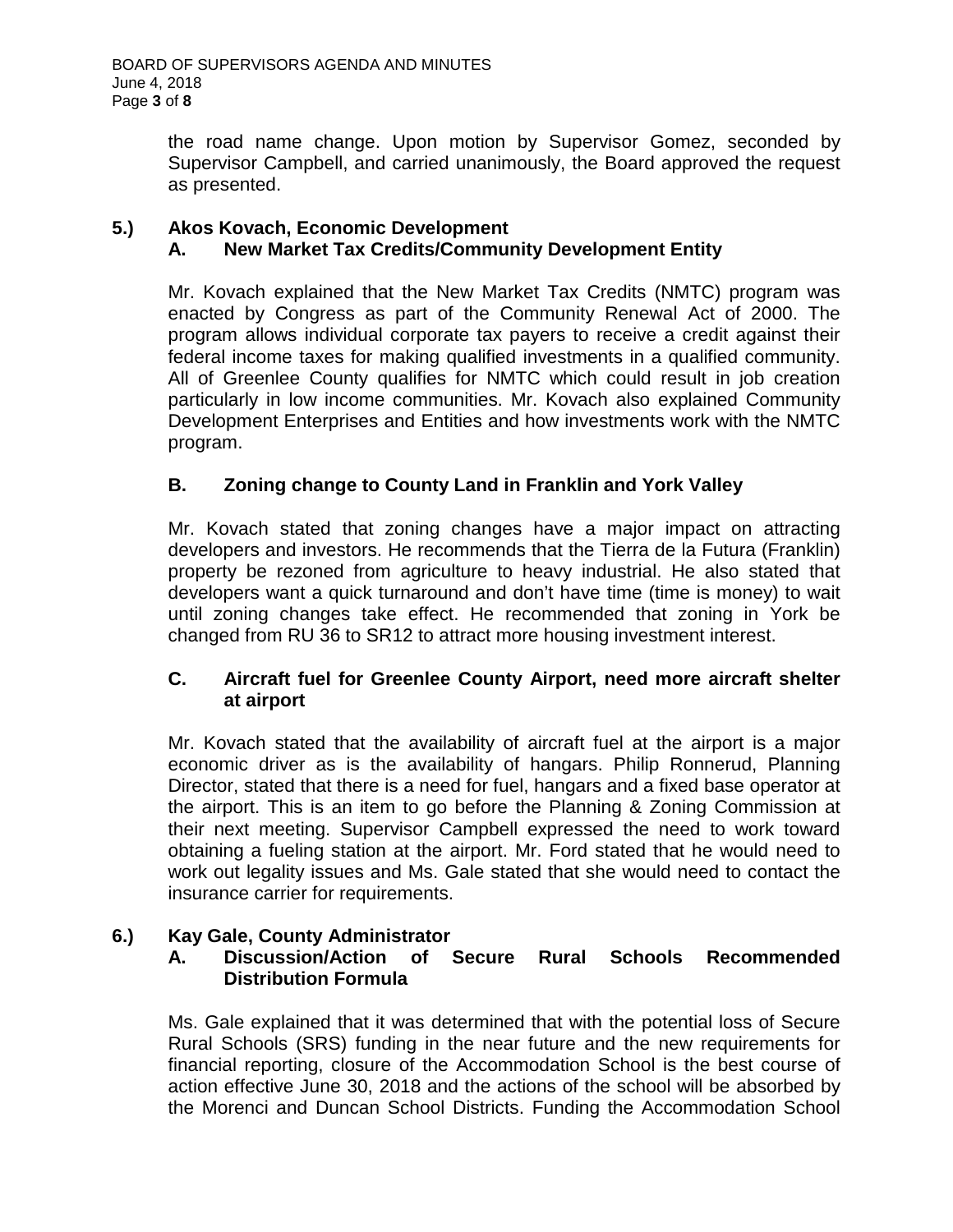was strictly done with SRS funds. The SRS funds that were previously distributed to the Accommodation School will be distributed directly to the Morenci and Duncan School districts based on a 70/30 split after distribution to the Road Fund and Blue and Eagle School Districts. Greenlee County Road Fund - \$300,000; Blue School District - \$40,000; Eagle School District - \$5,000; Morenci School District - \$268,746.67; Duncan School District - \$115,177.15. Supervisor Campbell recused himself from this vote. Upon motion by Supervisor Gomez, seconded by Supervisor Lunt, the Board approved the distribution as presented.

#### **B. Discussion/Action to set salaries for constables pursuant to Arizona Revised Statute §11-242.01**

Ms. Gale explained that statute requires the Board to set Constable salaries in June before their election. She stated that no other elected officials have received raises in a very long time and recommended no raise for the Constables. Upon motion by Supervisor Campbell, seconded by Supervisor Gomez, and carried unanimously, the Board set the Constables salary to remain at the current rate of \$15,000 annually.

# **C. Discussion/Action regarding comments on the East Eagle/Mud Springs Fuels project Environmental Assessment**

Ms. Gale stated that she has requested that the Eastern Counties Organization Director draft comments regarding this issue and hasn't received them yet. She will present them at the next meeting. Chairman Lunt expressed concerns with the interface between private and forest. Upon motion by Supervisor Gomez, seconded by Supervisor Campbell, and carried unanimously, the Board tabled the item to the next meeting.

# **D. County and State budget and legislative issues**

Ms. Gale will review issues during the budget work session. She stated that the filing deadline for candidates was May 30, 2018.

## **E. Calendar of Events**

The Calendar of Events was reviewed.

## **7.) Consent Agenda**

- **A. Clerk of the Board: Consideration of approval of expense warrants in excess of \$1,000.00 – Voucher 1087**
- **B. Chief Financial Officer: Consideration of approval of General Fund loans in the amount of \$3,573.18 to be reimbursed upon receipt of funds: Fund 167- \$746.34; Fund – 195 \$2,826.84**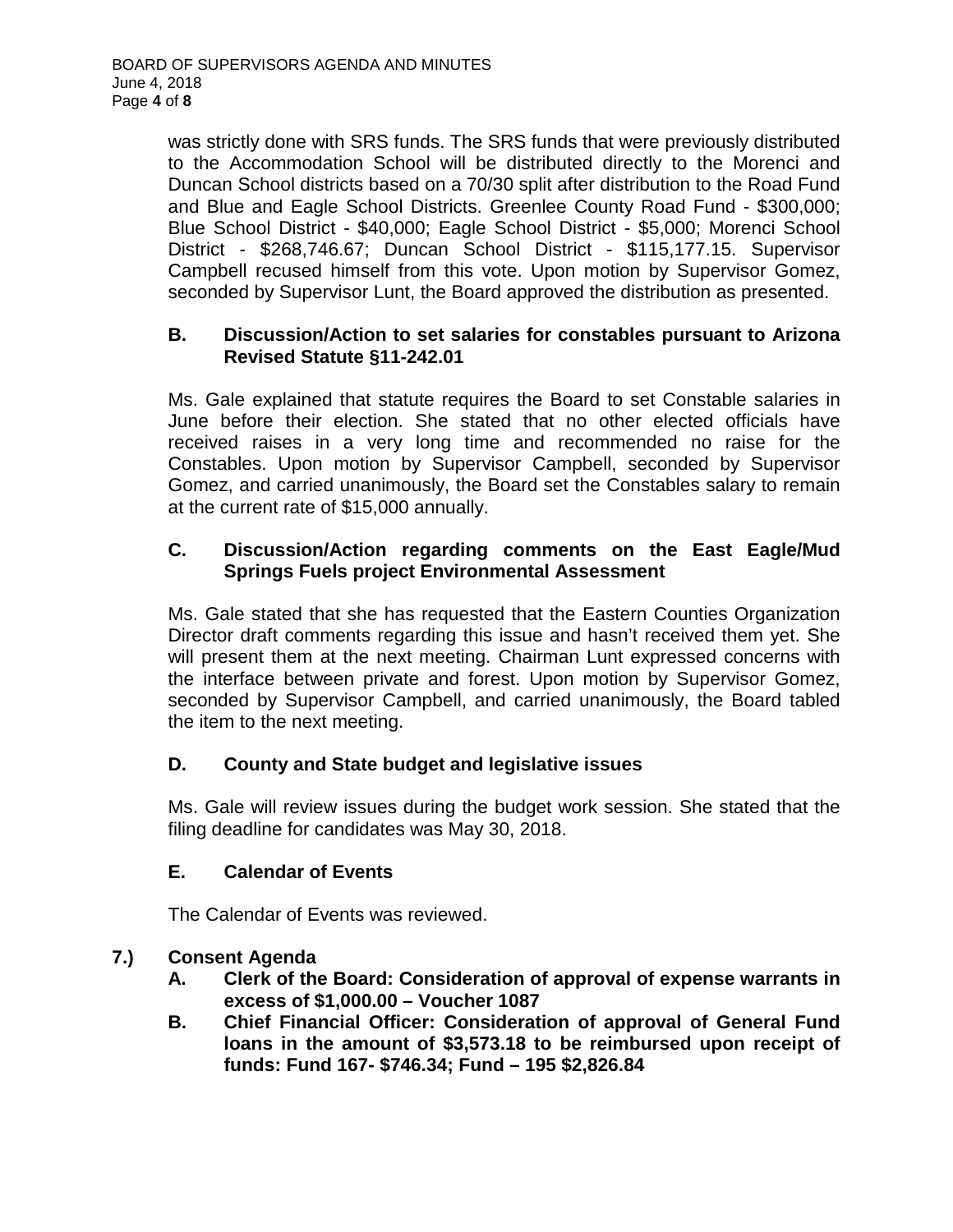- **C. Clerk of the Board: Consideration of the adoption of Resolution 18- 06-01 to authorize signers on the Greenlee County Advance Travel account with National Bank of Arizona**
- **D. County Sheriff: Consideration of approval of Employee Transaction Form: R. Carrasco, Deputy Sheriff; A. Esparza, Detention Officer**
- **E. Public Works Manager: Consideration of approval of Employee Transaction Form S. Ogas, Public Works Operation Analyst**
- **F. Clerk of the Board: Consideration of Appointment of Daniel Aguinaga**
	- **to Planning and Zoning Commission**
- **G. Clerk of the Board: Consideration of approval of the letter to Ryan Zinke Secretary of the Interior regarding funding of the Mexican Wolf Recovery Plan Economic Impact on Arizona Ranchers and the Arizona Game & Fish Department**

Upon motion by Supervisor Campbell, seconded by Supervisor Gomez, and carried unanimously, the Board approved the Consent Agenda as presented.

# **8.) Supervisors Reports**

#### **Supervisor Richard Lunt A. Western Interstate Region (WIR) Annual Conference**

Chairman Lunt attended the WIR Annual Conference and stated that the conference was very informative with the Forest Service doing a presentation and making statements that they are cleaning up internally by enforcing harassment policies and making the Forest Service a good place to work. He went to many session including one on community gardens and how to implement them and work with schools and restaurants to encourage usage.

# **B. Meeting with Mark Killian, Department of Agriculture**

He attended a meeting with Mark Killian, of the Department of Agriculture, regarding the Mexican Wolf compensation program and the depredation recovery with the main topic of discussion being the hidden losses and costs. The Department would like to hire an investigator and asked for \$15,000 from each county to help pay the salary. Chairman Lunt stated that he has many questions including the cost of a new employee versus the actual losses.

# **C. County Supervisor Association Board (CSA) meeting**

Chairman Lunt attended the CSA meeting where the state budget and the Elected Officials Retirement Plan (EORP) costs were discussed. Some counties got a one year reprieve from but he stated that the state needs to step up and take responsibility.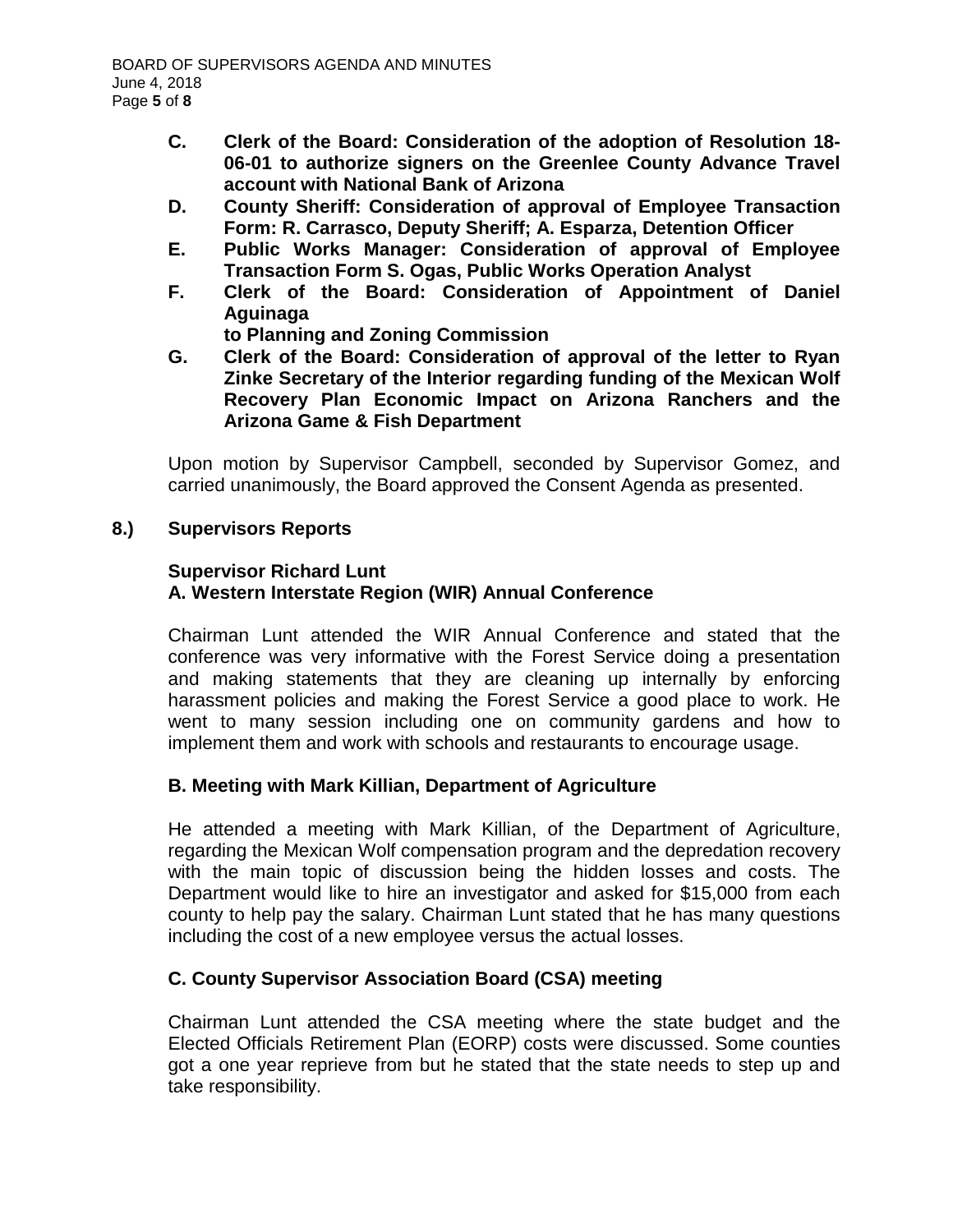# **D. Eastern Counties Organization (ECO) meeting**

Chairman Lunt attended the ECO meeting where an end of legislation report was given. Other topics of discussion included the water adjudication process and the need to get it handled quickly and the Four Forest Restoration Initiative (4FRI) and biomass generation.

#### **Supervisor David Gomez A. SouthEastern Arizona Governments Organization (SEAGO) meeting**

Supervisor Gomez attended the SEAGO Executive Board meeting where the Community Development Block Grant (CDBG) applications were reviewed. The Town of Clifton's application was approved in the amount of \$100,000 to be used for the town's wastewater system. The next meeting will be held on August 17<sup>th</sup> in Greenlee County.

He also attended the Arizona Small County Forum where Representative Drew John presented a legislative update. The meeting was hosted by Apache County.

## **9.) Fiscal Year 2019 Budget Work Session**

Ms. Gale opened discussions on items for the Board to consider beginning with property tax rates including the Public Health Services District and Flood Control District.

She explained that with the loss federal funding which is excludable, local funds have to be used more and more which are not excludable from the Expenditure Limitation. Budget limits were also discussed.

The projected Carry Forward was reviewed with a recommendation that \$400,000 to the Road Fund; \$700,000 to Capital Projects fund; and \$1 million to the Sustainability fund. There is a 9% increase in the General fund due to medical rate increases, Community College cost increase, and an increase in retirement rates.

Salaries were reviewed. Linda Durr, County Assessor, requested an increase in salary from \$38,000 to \$50,000 for the CAMA Specialist position in her office and discussed the duties and training required for that position. Ms. Gale recommended a 2.5% increase in salaries across all positions. She also recommended that a committee be established to develop potential changes to the pay plan to include a Board of Supervisors member, the County Administrator, the Finance Officer, the Sheriff, the County Attorney, and others.

Ms. Gale recommended purchase of vehicles proposed by the the Fleet Manger including a vehicle for the health department, 3 vehicles for the Sheriff's department, and an ambulance.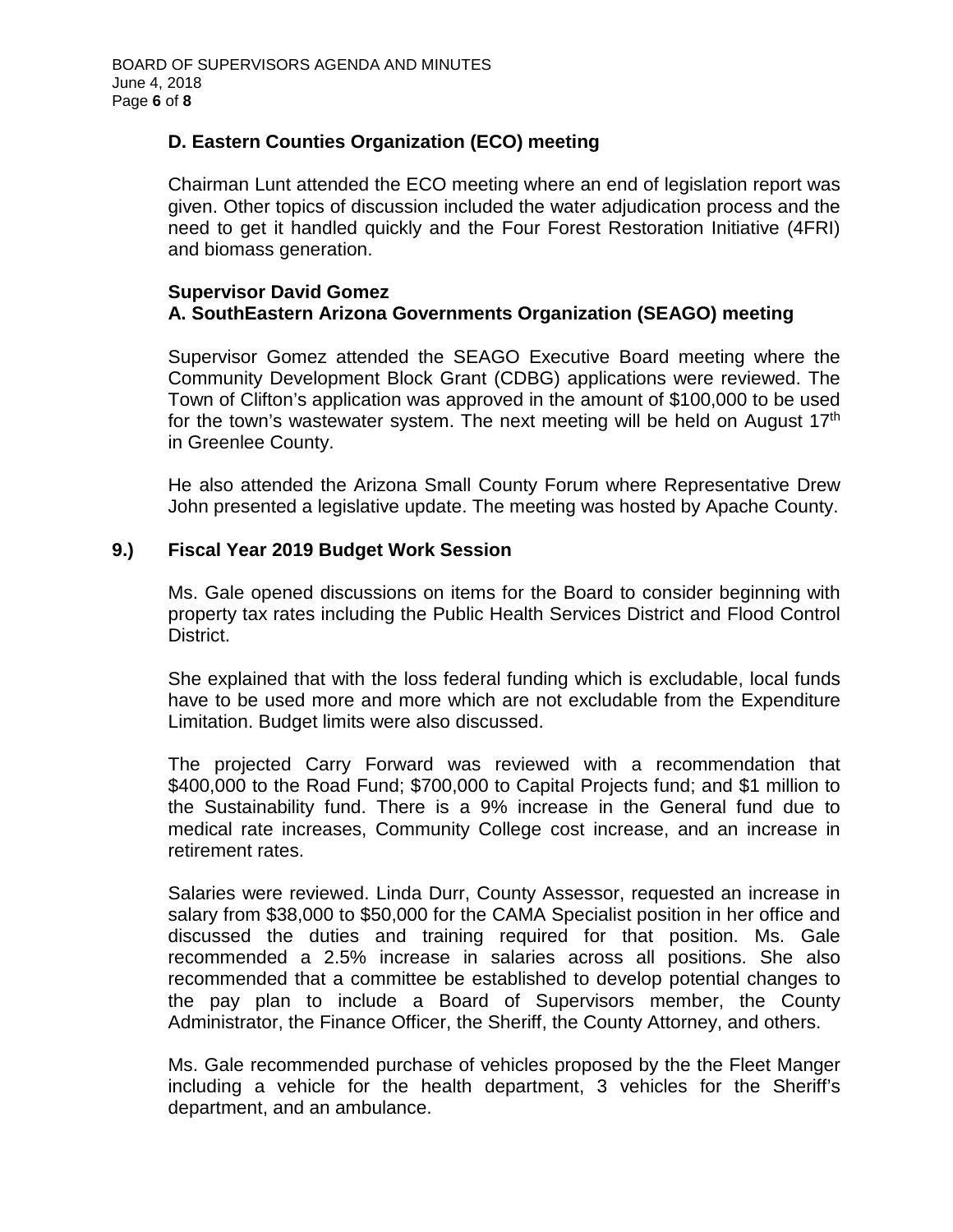A plan has been developed for the beginning phases of Court Security requirements. A grant in the amount of \$13,000 has been received and other security improvements will require an additional \$50,000 to be funded with funds from the Capital Improvement budget.

The need for an increase in landfill fees was discussed in previous meetings and a decision on a rate is needed.

Ms. Gale recommended that the Board continue to implement the same conservative policies for managing revenue streams as has been done in the past to keep Greenlee County whole.

Ms. Gale reviewed the several requests from departments as follows:

- Assessor increase CAMA Specialist salary from \$38,000 to \$50,000
- Attorney fund \$2,000 of Paralegal position from the General Fund due to a decrease in grant funding
- Elections need to budget for the upcoming Primary and General Elections and consider a request to increase poll worker rate of pay (\$900 per election)
- Justice of the Peace, Precincts 1 and 2 salary change based on productivity credits, will receive amount from state after June 30<sup>th</sup>.
- Information Technology (IT) request for Help Desk position
- Sheriff implement  $36/48$  hour schedule per pay period 8 hours overtime per officer per pay period approximate cost of \$98,000; Add Detention II position reflecting a 5% salary increase upon firearm qualification
- Public Fiduciary fill vacant part-time to start training
- U of A Extension Office request increase of  $$5,000 1<sup>st</sup>$  increase request in 15 years
- Economic Development request for an Assistant Economic Development Coordinator position - \$52,000 - \$60,000 including ERE's

The Board directed Ms. Gale to include all requests in a budget document at the next meeting to see the bottom line then the Board will make decisions and approvals after seeing the numbers.

## **10.) Recess-To travel to Baber Ranch Road**

The Board recessed at this point and traveled to the railroad tracks on Baber Ranch Road.

## **11.) Reconvene at Baber Ranch Road for a tour of the road**

The Board reconvened at the railroad crossing of Baber Ranch Road with two residents present. Discussion took place regarding the ownership of the road and